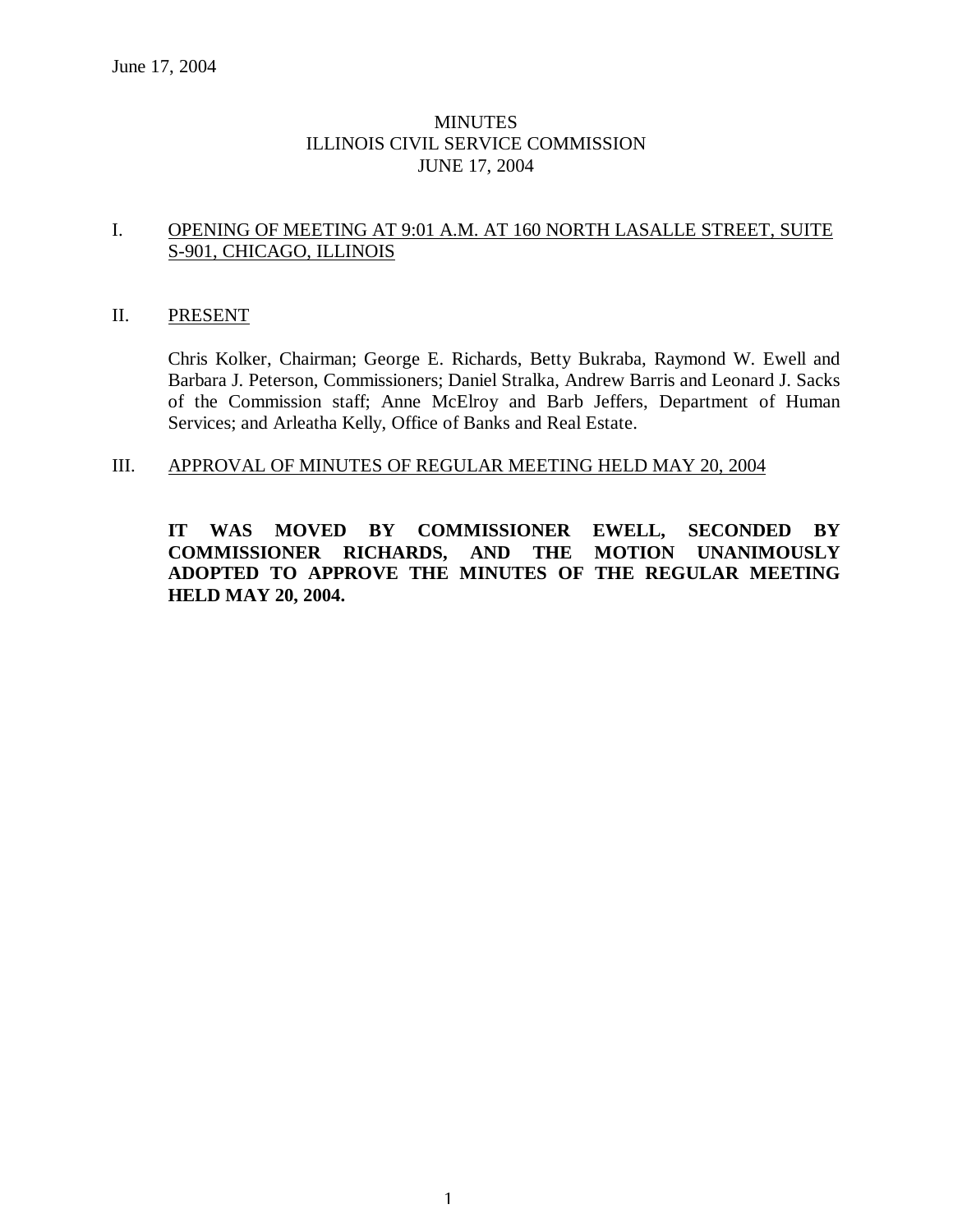#### EXEMPTIONS UNDER SECTION 4d(3) OF THE PERSONNEL CODE IV.

# A. Report on Exempt Positions

| $\overline{u}$ Lavellipt | Total | Number of Exempt |
|--------------------------|-------|------------------|
|                          |       | Positions        |
|                          |       |                  |
|                          |       |                  |
|                          |       |                  |
|                          |       |                  |
|                          |       |                  |
|                          |       |                  |
|                          |       |                  |
|                          |       |                  |
|                          |       |                  |
|                          |       |                  |
|                          |       |                  |
|                          |       |                  |
|                          |       |                  |
|                          |       |                  |
|                          |       |                  |
|                          |       |                  |
|                          |       |                  |
|                          |       |                  |
|                          |       |                  |
|                          |       |                  |
|                          |       |                  |
|                          |       |                  |
|                          |       |                  |
|                          |       |                  |
|                          |       |                  |
|                          |       |                  |
|                          |       |                  |
|                          |       |                  |
|                          |       |                  |
|                          |       |                  |
|                          |       |                  |
|                          |       |                  |
|                          |       |                  |
|                          |       |                  |
|                          |       |                  |
|                          |       |                  |
|                          |       |                  |
|                          |       |                  |
|                          |       |                  |
|                          |       |                  |
|                          |       |                  |
|                          |       |                  |
|                          |       |                  |
|                          |       |                  |
|                          |       |                  |
|                          |       |                  |
|                          |       |                  |
|                          |       |                  |
|                          |       |                  |
|                          |       |                  |
|                          |       |                  |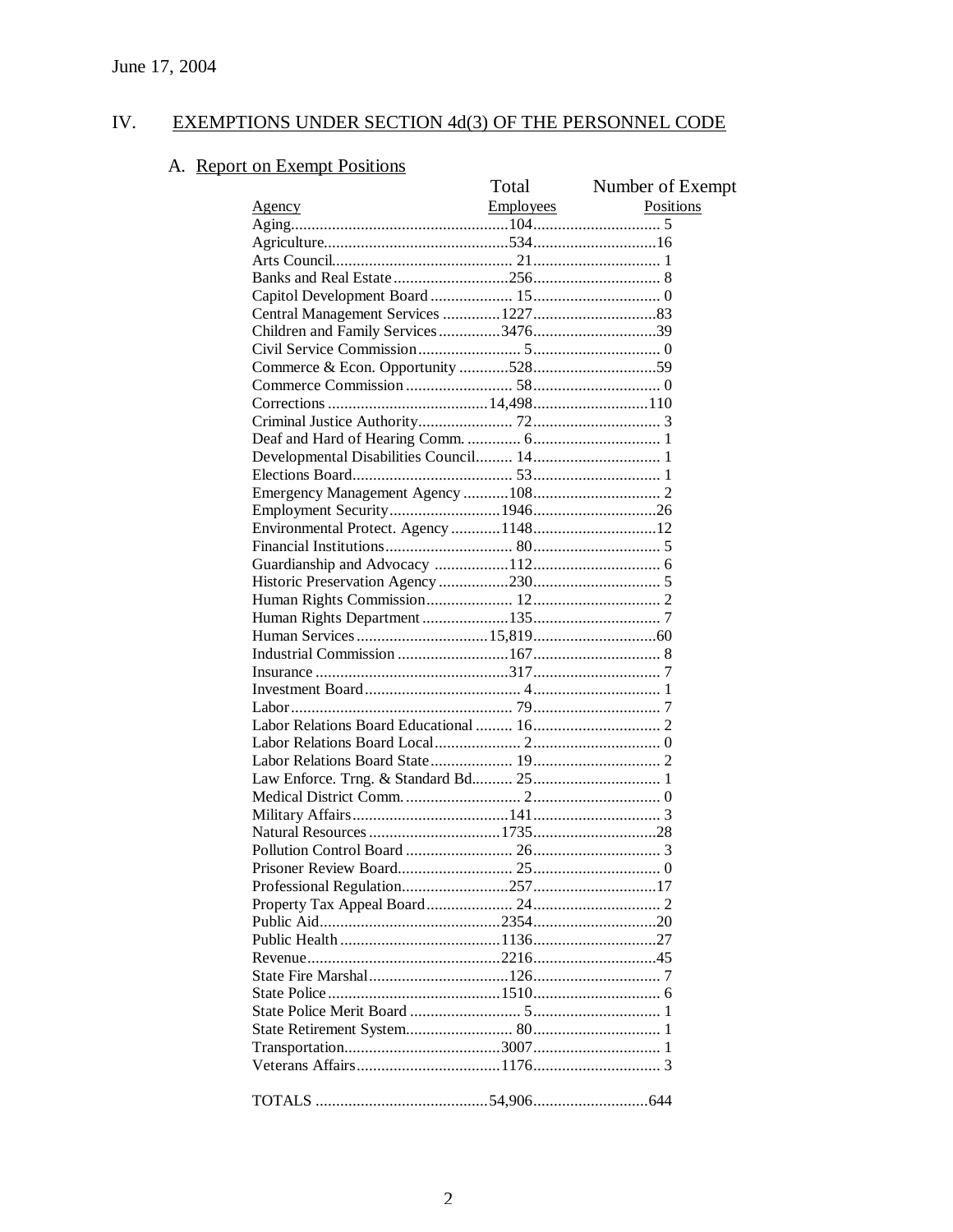#### B. Governing Rule - Jurisdiction B Exemptions

- a) Before a position shall qualify for exemption from Jurisdiction B under Section 4d(3) of the Personnel Code, the position shall be directly responsible to:
	- 1. The Governor, or
	- 2. A departmental director or assistant director appointed by the Governor, or
	- 3. A board or commission appointed by the Governor, or
	- 4. The head of an agency created by Executive Order, or the director or assistant director of an agency carrying out statutory powers, whose offices are created by the Governor subject to legislative veto under Article V, Section 11, of the Constitution of 1970, which agency head, director, or assistant director may themselves be subject to exemption under Section 4d(3), or
	- 5. In an agency having a statutory assistant director, a deputy director exercising full line authority under the director for all operating entities of the agency, provided the statutory role of assistant director is vacant or is assigned clearly distinct and separate duties from the deputy director and as a colleague to him, or
	- 6. A line position organizationally located between the director and/or assistant director and a subordinate statutorily exempt position(s), provided the position proposed for exemption has line authority over the statutory exempt position(s), or
	- 7. The elected head of an independent agency in the executive, legislative, or judicial branch of government.
- b) If a position meets the above criterion, it must, in addition, be responsible for one or more of the following before it shall be approved as exempt:
	- 1. Directs programs defined by statute and/or departmental, board, or commission policy or possess significant authority when acting in the capacity of a director of programs to bind the agency.
	- 2. Makes decisions in exercising principal responsibility for the determination or execution of policy which fix objectives or state the principles to control action toward operating objectives of one or more divisions, such decisions being subject to review or reversal only by the director, assistant director, board or commission.
	- 3. Participates in the planning and programming of departmental, board, or commission activities, integrating the plans and projections of related divisions, and the scheduling of projected work programs of those agencies.
	- 4. Makes decisions in exercising principal responsibility for the determination or execution of policy which fix objectives or state the principles to control action toward operating objectives of one or more divisions, such decisions being subject to review or reversal only by the director, assistant director, board or commission.
	- 5. Participates in the planning and programming of departmental, board, or commission activities, integrating the plans and projections of related divisions, and the scheduling of projected work programs of those agencies.

**\* \* \* \***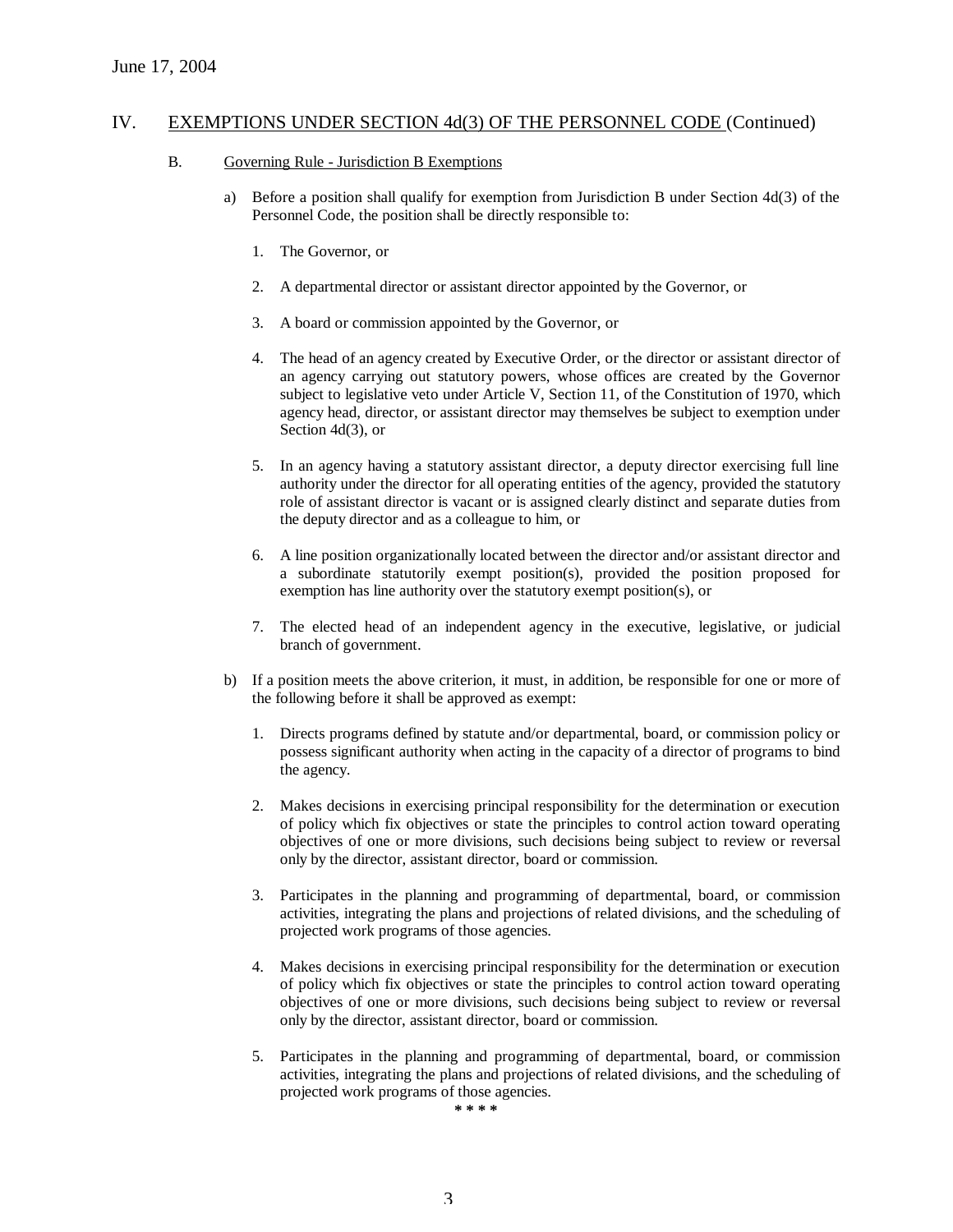- ?? Assistant Executive Director Andrew Barris stated that the Commission staff had questions regarding the policy-making responsibilities of Items D (Deferred Compensations Manager) and E (Benefits Manager). Barris spoke with Paul Solito at CMS regarding the positions' responsibilities. Solito explained that the Deferred Compensation position determines the distribution of the money to employees, makes investment decisions subject to the Illinois State Board of Investments (ISBI), meets with the ISBI quarterly and reviews the fund manager performance. Solito stated that the Benefits Manager position evaluates vendors throughout the state, negotiates contracts and rates, formulates plan design and engages in union negotiations. For these reasons, the staff recommended that the positions met the policy-making requirements of Rule 11.
- ?? Assistant Executive Director Andrew Barris stated that the Commission staff had questions regarding the potential overlap of the policy-making responsibilities of Items F1 and F2. Barris was informed by Jim Shupenus at the Department of Agriculture that the positions had separate responsibilities in the area of promotional services. Shupenus stated Item F2 made policy regarding the negotiation of sponsorship packages with state and international corporate sponsors while Item F1 made policy regarding advertising and media-based strategies for Fair and Non-Fair events on the Illinois State Fairgrounds. He also addressed Commissioner Peterson's question about the marketing function of these positions. For these reasons, the staff recommended approval of the exemption requests.
- ?? Executive Director Daniel Stralka indicated that staff recommended all Office of Banks and Real Estate exemption requests (Items G1-J6) be continued due to unanswered questions regarding consolidation and its effect on these position requests.
- ?? Chairman Kolker raised a question regarding the Department of Insurance exemption request (Item O) after which a general discussion about the eligibility for exemption of agency general counsel positions ensued.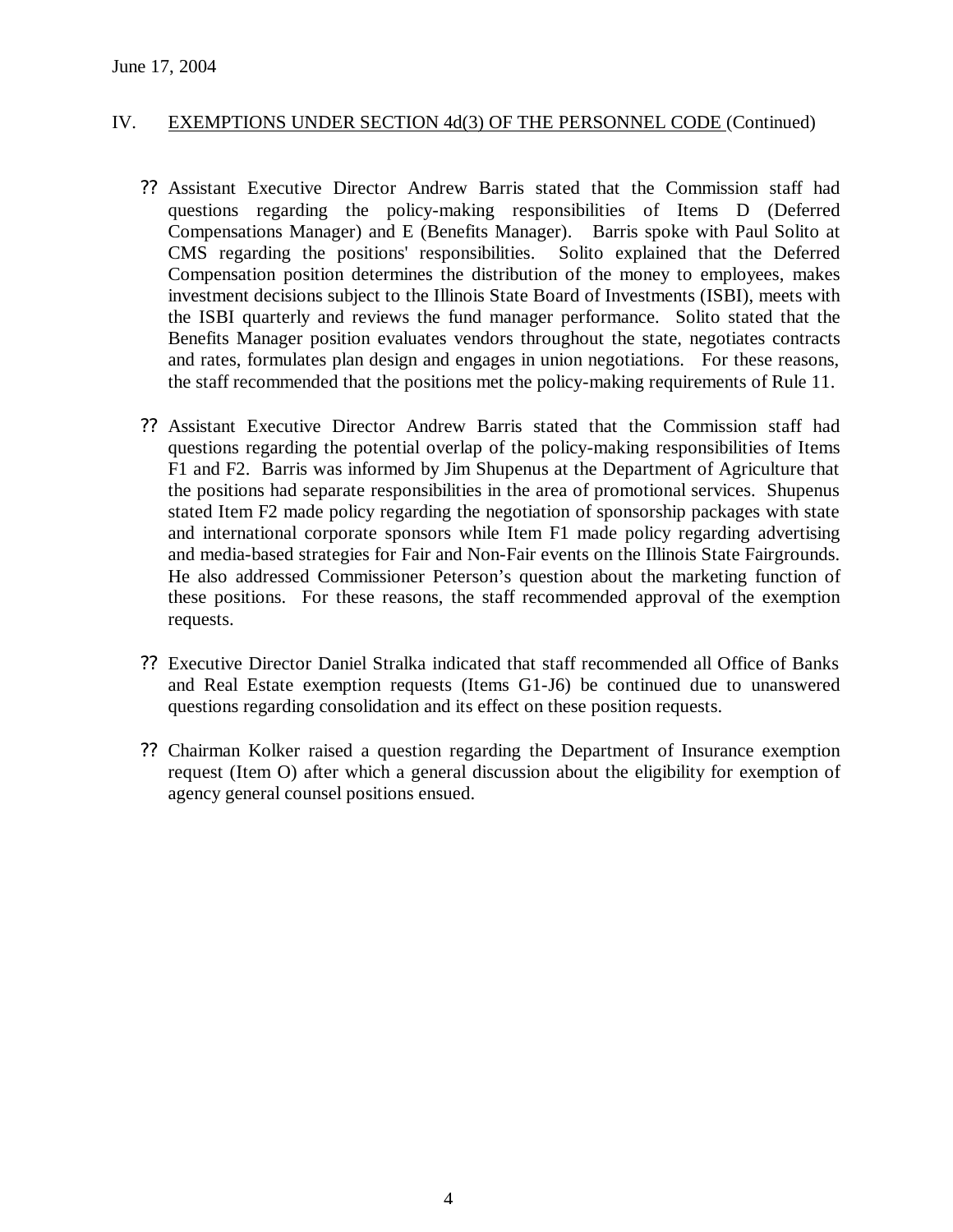**IT WAS MOVED BY COMMISSIONER RICHARDS, SECONDED BY COMMISSIONER BUKRABA AND THE MOTION UNANIMOUSLY ADOPTED TO CONTINUE OR APPROVE THE REQUESTS FOR 4D(3) EXEMPTION FOR THE FOLLOWING POSITIONS IN ACCORDANCE WITH STAFF RECOMMENDATION:**

# C. Requests for 4d(3) Exemption Continued by the Commission

# **The following 4d(3) requests for exemption were continued at the June 17, 2004 meeting to the July 15, 2004 meeting:**

| Agency:                 | Department of Revenue                   |
|-------------------------|-----------------------------------------|
| Position Title:         | Senior Public Service Administrator     |
| <b>Position Number:</b> | 40070-25-07-100-00-01                   |
| Bureau/Division:        | Legal Services – Special Counsel Office |
| Incumbent:              | John T. Robinson                        |
| Supervisor:             | <b>General Counsel</b>                  |
| Location:               | <b>Sangamon County</b>                  |
| Agency:                 | Department of Revenue                   |
| <b>Position Title:</b>  | Senior Public Service Administrator     |
| <b>Position Number:</b> | 40070-25-07-210-00-01                   |
| Bureau/Division:        | Legal Services - Litigation Office      |
| Incumbent:              | Paul G. Badanski                        |
| Supervisor:             | <b>General Counsel</b>                  |
| Location:               | <b>Sangamon County</b>                  |
| Agency:                 | Office of Banks and Real Estate         |
| <b>Position Title:</b>  | Senior Public Service Administrator     |
| <b>Position Number:</b> | 40070-50-92-301-00-01                   |
| Division:               | <b>Legal Division</b>                   |
| Incumbent:              | Michael D. Morehead                     |
| Supervisor:             | SPSA (40070-50-92-300-00-01)            |
| Location:               | <b>Sangamon County</b>                  |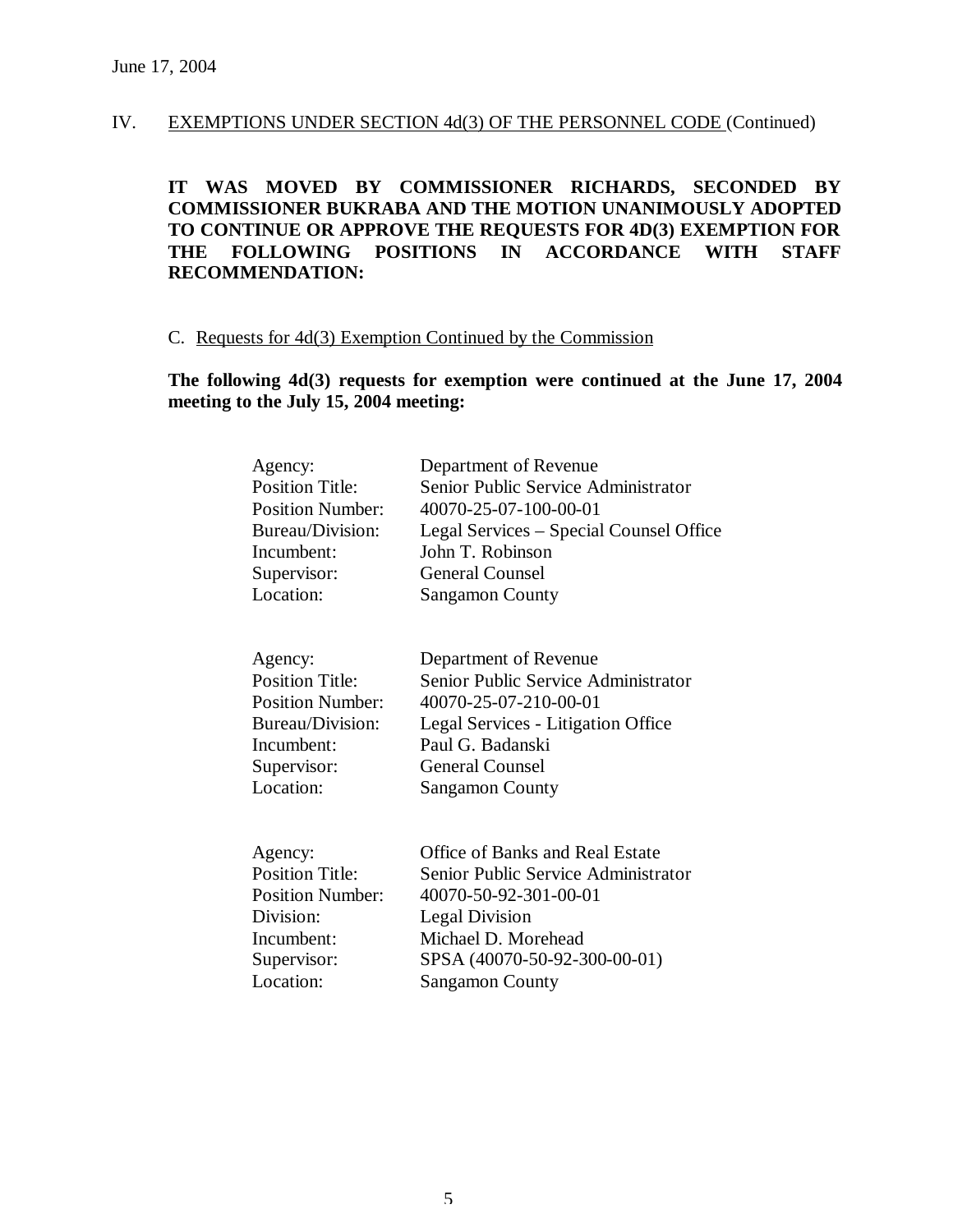| Agency:                 | Office of Banks and Real Estate               |
|-------------------------|-----------------------------------------------|
| <b>Position Title:</b>  | Senior Public Service Administrator           |
| <b>Position Number:</b> | 40070-50-92-401-10-01                         |
| Division:               | Legal Division – General Counsel              |
| Incumbent:              | Alan I. Anderson                              |
| Supervisor:             | SPSA (40070-50-92-40-00-01)                   |
| Location:               | <b>Cook County</b>                            |
| Agency:                 | Office of Banks and Real Estate               |
| <b>Position Title:</b>  | Senior Public Service Administrator           |
| <b>Position Number:</b> | 40070-50-92-230-00-01                         |
| Division:               | <b>Fiscal Division</b>                        |
| Incumbent:              | Linda C. Harrod                               |
| Supervisor:             | SPSA (40070-50-92-200-00-01)                  |
| Location:               | <b>Sangamon County</b>                        |
| Agency:                 | Office of Banks and Real Estate               |
| <b>Position Title:</b>  | Senior Public Service Administrator           |
| <b>Position Number:</b> | 40070-50-92-002-00-01                         |
| Division:               | Commissioner's Office                         |
| Incumbent:              | Steven D. Ginsburg                            |
| Supervisor:             | Commissioner                                  |
| Location:               | <b>Cook County</b>                            |
| Agency:                 | Office of Banks and Real Estate               |
| <b>Position Title:</b>  | Senior Public Service Administrator           |
| <b>Position Number:</b> | 40070-50-92-303-00-01                         |
| Division:               | <b>Specialized Activities Supervisor</b>      |
| Incumbent:              | Vacant (40070-50-92-300-00-01)                |
| Supervisor:             | SPSA (40070-50-92-300-00-01)                  |
| Location:               | <b>Sangamon County</b>                        |
| Agency:                 | Office of Banks and Real Estate               |
| <b>Position Title:</b>  | Senior Public Service Administrator           |
| <b>Position Number:</b> | 40070-50-92-304-00-01                         |
| Division:               | <b>Springfield Commercial Bank Supervisor</b> |
| Incumbent:              | Marc A. Edwards                               |
| Supervisor:             | SPSA (40070-50-92-300-00-01)                  |
| Location:               | <b>Sangamon County</b>                        |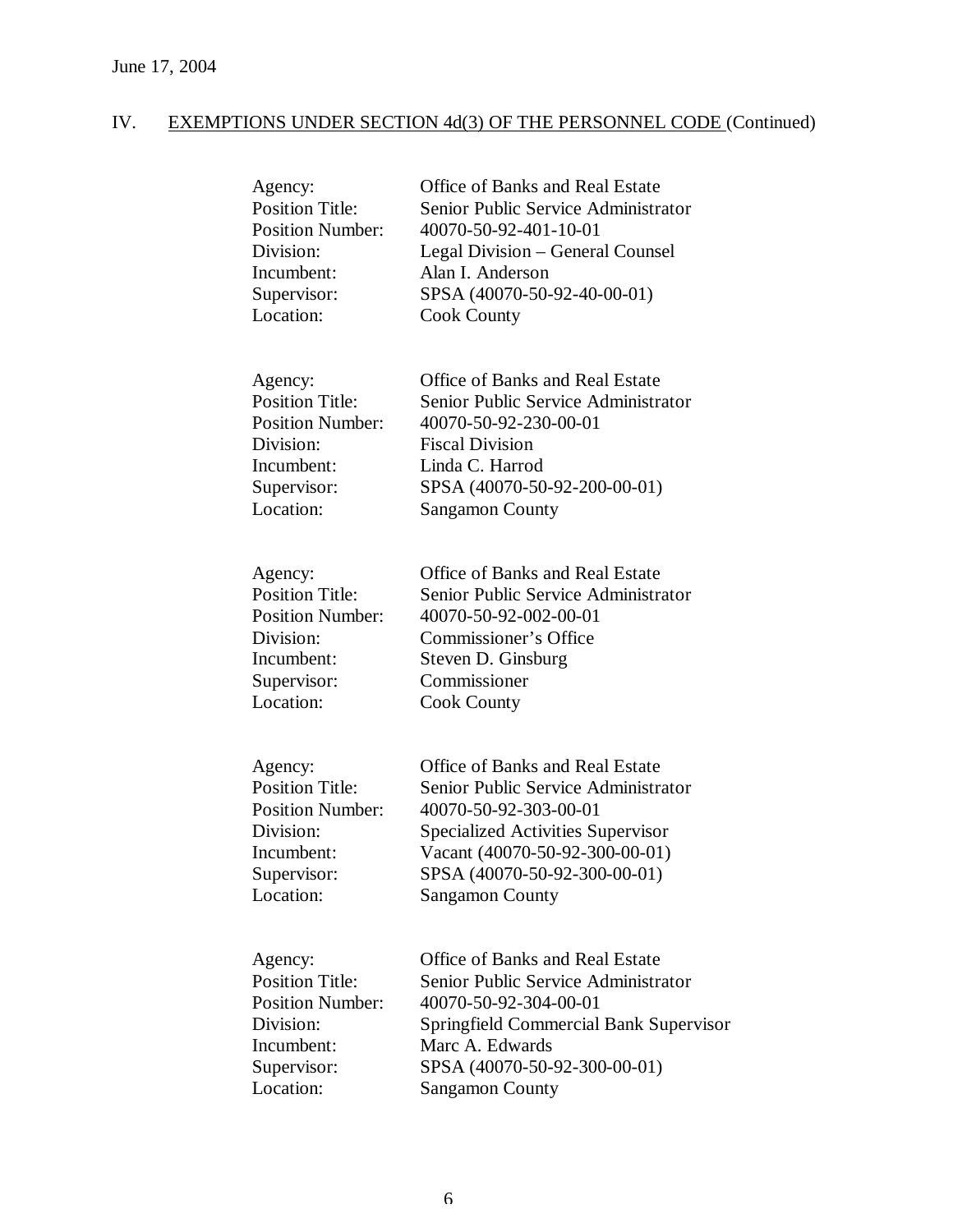| Agency:                 | <b>Office of Banks and Real Estate</b>         |
|-------------------------|------------------------------------------------|
| <b>Position Title:</b>  | Senior Public Service Administrator            |
| <b>Position Number:</b> | 40070-50-92-305-00-01                          |
| Division:               | Chicago Commercial Bank Supervisor             |
| Incumbent:              | Richard C. Burnskill                           |
| Supervisor:             | SPSA (40070-50-92-300-00-01)                   |
| Location:               | <b>Cook County</b>                             |
| Agency:                 | <b>Office of Banks and Real Estate</b>         |
| <b>Position Title:</b>  | Senior Public Service Administrator            |
| <b>Position Number:</b> | 40070-50-92-306-00-01                          |
| Division:               | <b>International Bank Supervision Division</b> |
| Incumbent:              | Craig S. Volk                                  |
| Supervisor:             | SPSA (40070-50-92-300-00-01)                   |
| Location:               | <b>Cook County</b>                             |
| Agency:                 | <b>Office of Banks and Real Estate</b>         |
| <b>Position Title:</b>  | Senior Public Service Administrator            |
| <b>Position Number:</b> | 40070-50-92-403-00-01                          |
| Division:               | <b>Thrifts Division</b>                        |
| Incumbent:              | James R. Copley                                |
| Supervisor:             | SPSA (40070-50-92-400-00-01)                   |
| Location:               | Cook                                           |
| Agency:                 | <b>Office of Banks and Real Estate</b>         |
| <b>Position Title:</b>  | Senior Public Service Administrator            |
| <b>Position Number:</b> | 40070-50-92-404-00-01                          |
| Division:               | Mortgage Banking Division                      |
| Incumbent:              | Arleatha H. Kelly                              |
| Supervisor:             | SPSA (40070-50-92-400-00-01)                   |
| Location:               | <b>Cook County</b>                             |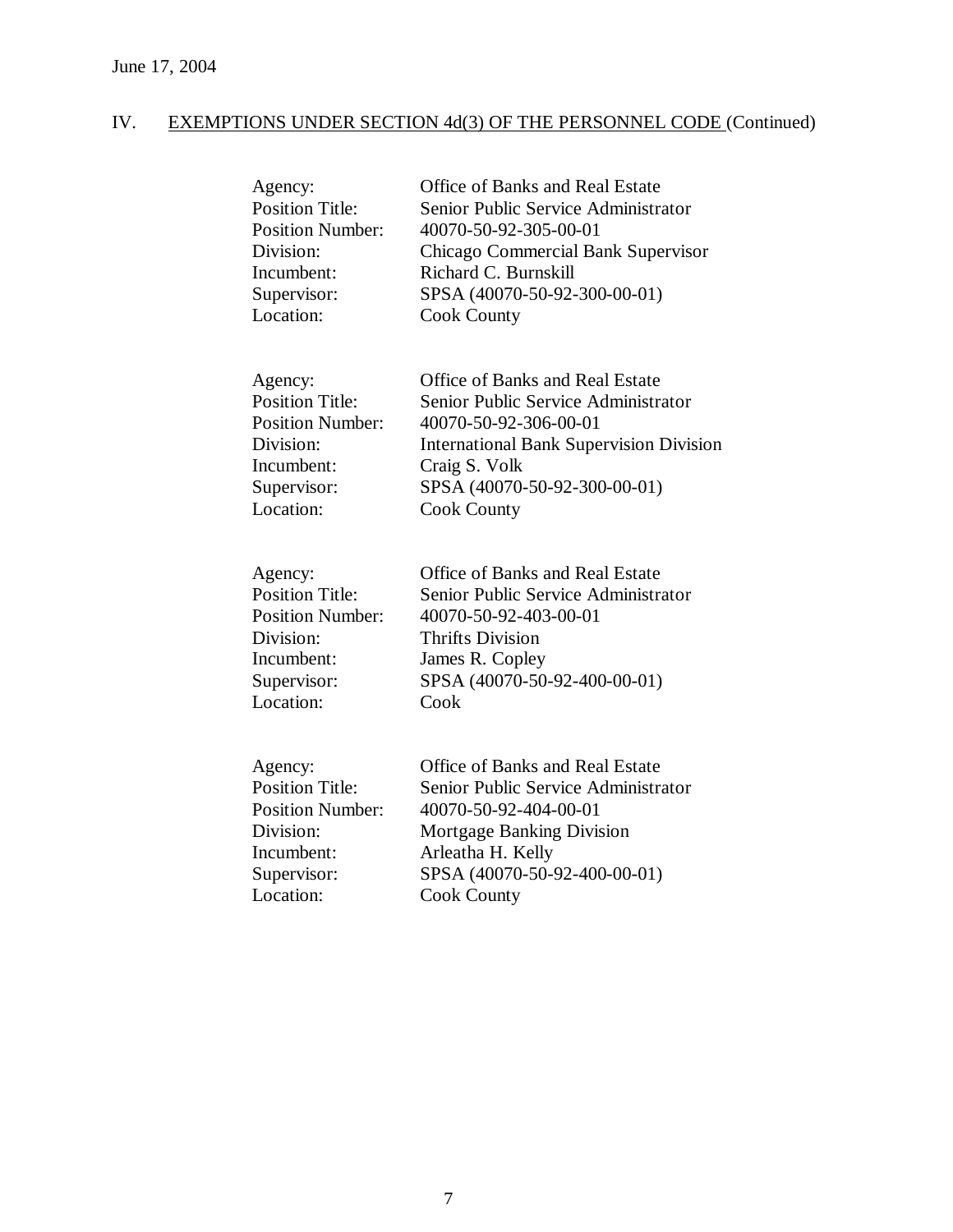# D. Requests for 4d(3) Exemption Approved by the Commission

# **The following 4d(3) requests for exemption were approved at the June 17, 2004 meeting:**

| Agency:<br><b>Position Title:</b><br><b>Position Number:</b><br>Bureau/Division:<br>Incumbent:<br>Supervisor:<br>Location: | <b>Central Management Services</b><br>Senior Public Service Administrator<br>40070-37-33-000-01-02<br>Bureau of Benefits/Deferred Compensation Div. Mgr.<br>Vacant<br>Deputy Director of the Bureau of Benefits<br>SPSA 40070-37-30-000-01-01<br><b>Sangamon County</b> |
|----------------------------------------------------------------------------------------------------------------------------|-------------------------------------------------------------------------------------------------------------------------------------------------------------------------------------------------------------------------------------------------------------------------|
| Agency:                                                                                                                    | <b>Central Management Services</b>                                                                                                                                                                                                                                      |
| <b>Position Title:</b>                                                                                                     | Senior Public Service Administrator                                                                                                                                                                                                                                     |
| <b>Position Number:</b>                                                                                                    | 40070-37-34-000-01-01                                                                                                                                                                                                                                                   |
| Bureau/Division:                                                                                                           | Bureau of Benefits/Benefits Management Div. Mgr.                                                                                                                                                                                                                        |
| Incumbent:                                                                                                                 | Vacant                                                                                                                                                                                                                                                                  |
| Supervisor:                                                                                                                | Deputy Director of the Bureau of Benefits                                                                                                                                                                                                                               |
| Location:                                                                                                                  | SPSA 40070-37-30-000-01-01<br><b>Sangamon County</b>                                                                                                                                                                                                                    |
| Agency:                                                                                                                    | <b>Central Management Services</b>                                                                                                                                                                                                                                      |
| <b>Position Title:</b>                                                                                                     | Senior Public Service Administrator                                                                                                                                                                                                                                     |
| <b>Position Number:</b>                                                                                                    | 40070-37-60-000-01-19                                                                                                                                                                                                                                                   |
| Bureau/Division:                                                                                                           | Property and Transactions Manager                                                                                                                                                                                                                                       |
| Incumbent:                                                                                                                 | Vacant                                                                                                                                                                                                                                                                  |
| Supervisor:                                                                                                                | Deputy Director-SPSA-40070-37-60-000-01-02                                                                                                                                                                                                                              |
| Location:                                                                                                                  | <b>Cook County</b>                                                                                                                                                                                                                                                      |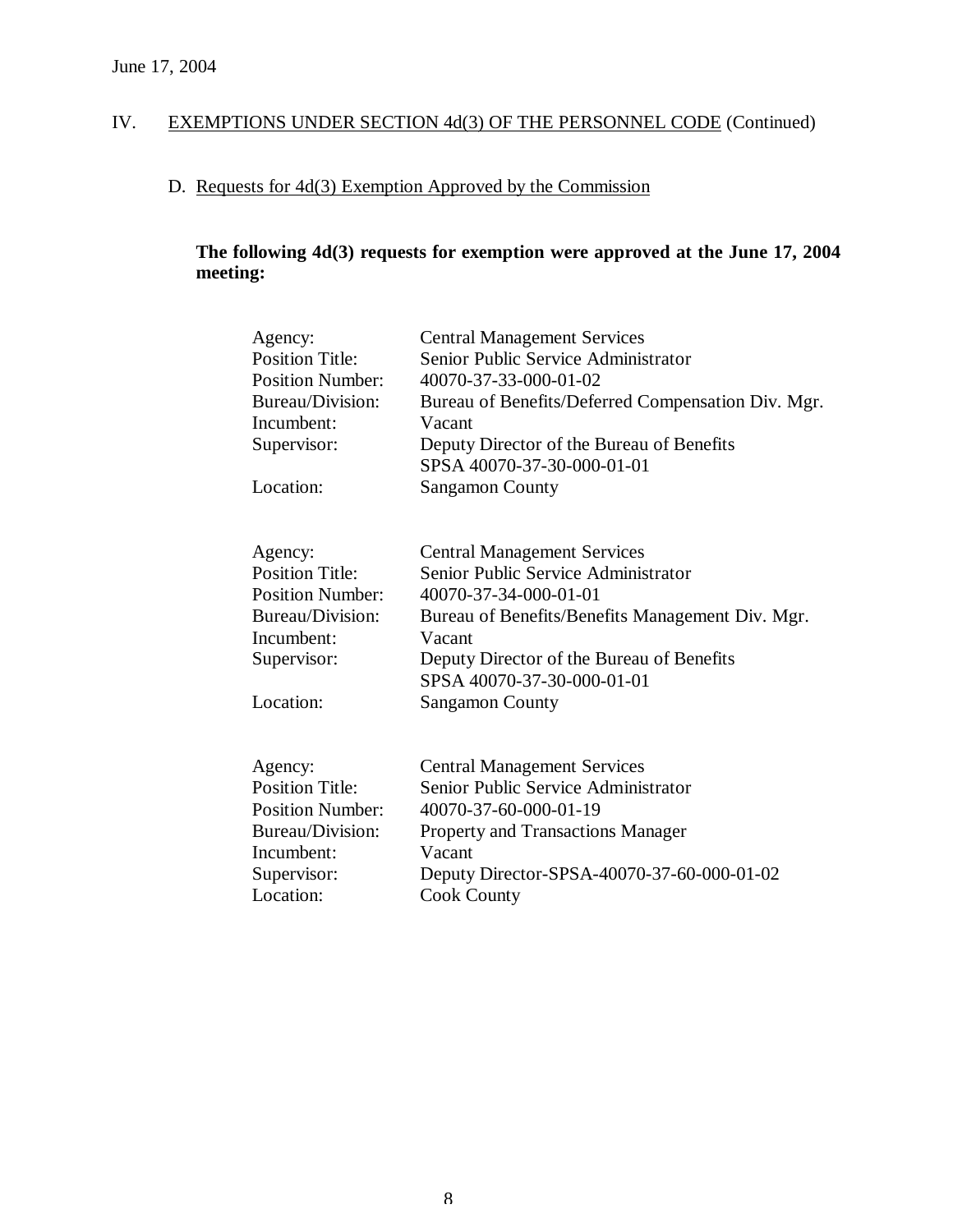| Agency:                 | Department of Agriculture                |
|-------------------------|------------------------------------------|
| <b>Position Title:</b>  | Senior Public Service Administrator      |
| <b>Position Number:</b> | 40070-11-10-000-00-01                    |
| Division:               | <b>Promotional Services</b>              |
| Incumbent:              | Vacant                                   |
| Supervisor:             | <b>Assistant Director</b>                |
| Location:               | Sangamon                                 |
| Agency:                 | Department of Agriculture                |
| <b>Position Title:</b>  | Senior Public Service Administrator      |
| <b>Position Number:</b> | 40070-11-13-000-00-01                    |
| Division:               | <b>Promotional Services</b>              |
| Incumbent:              | Vacant                                   |
| Supervisor:             | <b>Assistant Director</b>                |
| Location:               | Sangamon                                 |
| Agency:                 | Department of Children & Family Services |
| <b>Position Title:</b>  | <b>Executive II</b>                      |
| <b>Position Number:</b> | 13852-16-00-320-00-01                    |
| Division:               | Office of Legislative Affairs            |
| Incumbent:              | Vacant                                   |
| Supervisor:             | Chief of Legislative Affairs             |
| Location:               | <b>Cook County</b>                       |
| Agency:                 | Department of Financial Institutions     |
| <b>Position Title:</b>  | Senior Public Service Administrator      |
| <b>Position Number:</b> | 40070-19-01-120-00-01                    |
| Division:               | <b>Information Systems Division</b>      |
| Incumbent:              | <b>Ronald Miller</b>                     |
| Supervisor:             | Director                                 |
| Location:               | <b>Sangamon County</b>                   |
| Agency:                 | Department of Human Services             |
| <b>Position Title:</b>  | Senior Public Service Administrator      |
| <b>Position Number:</b> | 40070-10-00-000-84-01                    |
| Division:               | <b>Executive Assistant</b>               |
| Incumbent:              | Vacant                                   |
| Supervisor:             | <b>Secretary of Human Services</b>       |
| Location:               | <b>Sangamon County</b>                   |

Sangamon County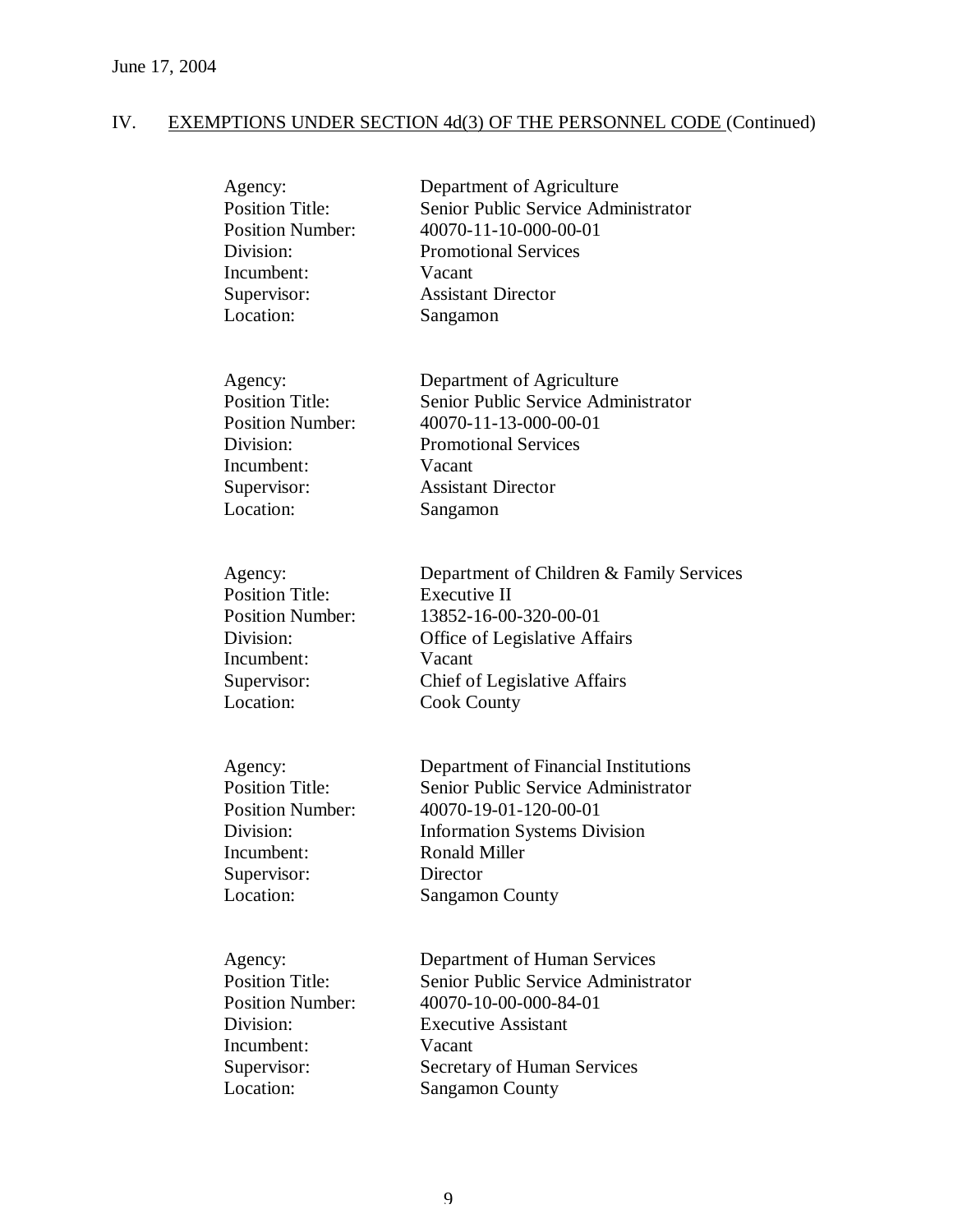| Agency:                 | Department of Insurance                   |
|-------------------------|-------------------------------------------|
| <b>Position Title:</b>  | Senior Public Service Administrator       |
| <b>Position Number:</b> | 40070-14-10-000-00-01                     |
| Division:               | Legal – Chief Counsel                     |
| Incumbent:              | Robert Wagner                             |
| Supervisor:             | <b>Chief Deputy Director</b>              |
| Location:               | <b>Sangamon County</b>                    |
| Agency:                 | Department of Public Aid                  |
| <b>Position Title:</b>  | Senior Public Service Administrator       |
| <b>Position Number:</b> | 40070-33-00-050-00-21                     |
| Division:               | Policy Advisor                            |
| Incumbent:              | Vacant                                    |
| Supervisor:             | Director                                  |
| Location:               | <b>Cook County</b>                        |
| Agency:                 | Department of Revenue                     |
| <b>Position Title:</b>  | Senior Public Service Administrator       |
| <b>Position Number:</b> | 40070-25-07-160-00-01                     |
| Division:               | Legal Services – Lottery Legal Division   |
| Incumbent:              | Vacant                                    |
| Supervisor:             | <b>General Counsel</b>                    |
| Location:               | <b>Sangamon County</b>                    |
| Agency:                 | Department of Revenue                     |
| <b>Position Title:</b>  | Senior Public Service Administrator       |
| <b>Position Number:</b> | 40070-25-11-000-00-01                     |
| Division:               | <b>Purchasing Officer</b>                 |
| Incumbent:              | Vacant                                    |
| Supervisor:             | Director – Illinois Department of Revenue |
| Location:               | <b>Sangamon County</b>                    |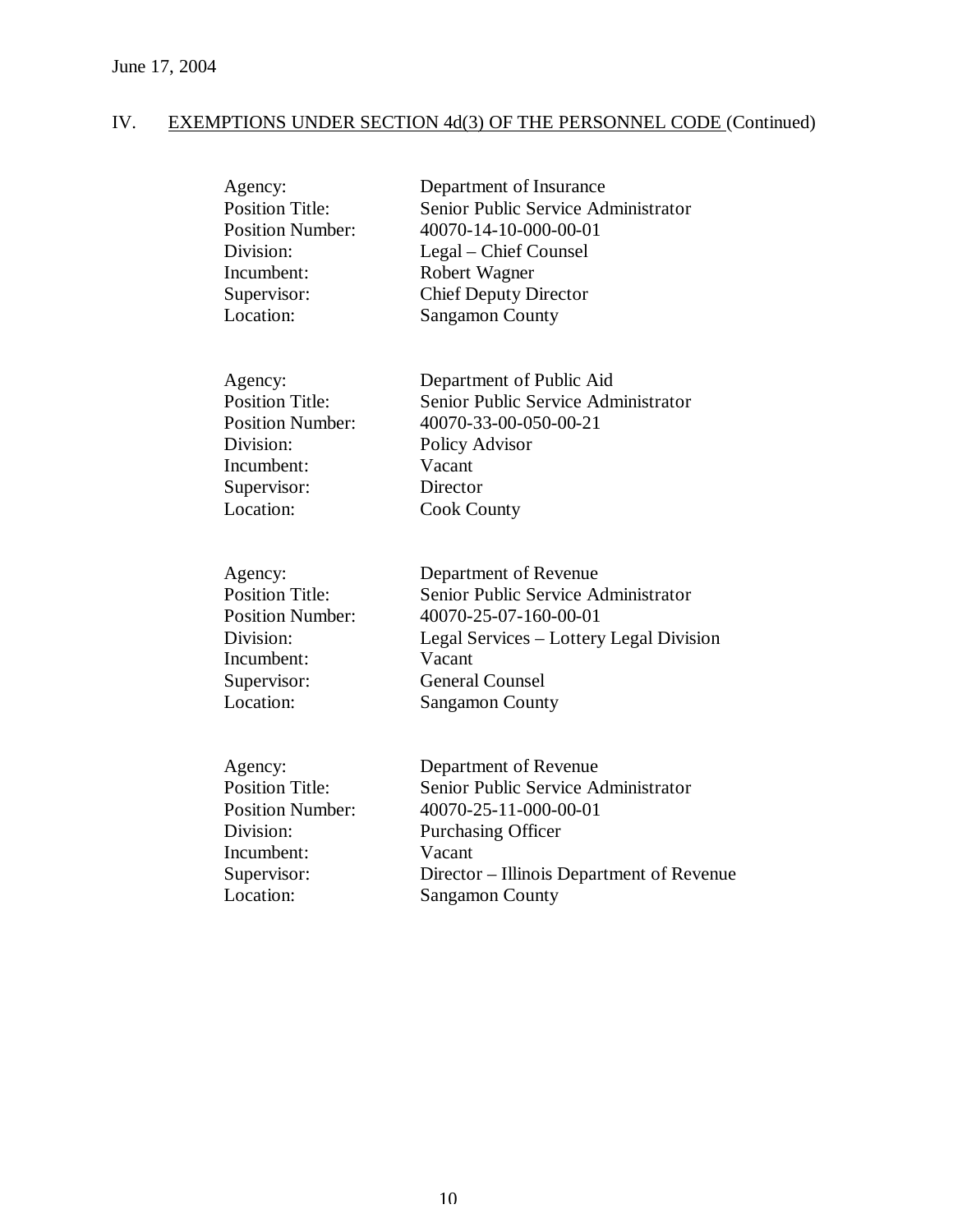# V. MOTION TO GO INTO EXECUTIVE SESSION

# **IT WAS MOVED BY COMMISSIONER PETERSON, SECONDED BY COMMISSIONER EWELL AND THE MOTION UNANIMOUSLY ADOPTED TO HOLD AN EXECUTIVE SESSION TO CONSIDER APPEALS OF DISMISSAL FILED WITH THE COMMISSION.**

#### VI. RECONVENE MEETING

Upon due and proper notice the regular meeting of the Illinois Civil Service Commission was reconvened at 160 North LaSalle Street, Chicago, Illinois at 9:43 a.m.

Present: Chris Kolker, Chairman; George E. Richards, Betty Bukraba, Raymond W. Ewell and Barbara J. Peterson, Commissioners; and Daniel Stralka, Andrew Barris and Leonard F. Sacks of the Commission staff.

# VII. AMENDMENTS IN CLASS SPECIFICATIONS

#### A. Comments on Class Specifications

1. The following class title was submitted for abolishment by the Director of Central Management Services:

**Current Position Title 19. Proposed Position Title** 

Secretary to the Athletic Board Abolish

**IT WAS MOVED BY COMMISSIONER EWELL, SECONDED BY COMMISSIONER PETERSON AND THE MOTION UNANIMOUSLY ADOPTED TO ABOLISH THE FOLLOWING CLASS TITLE EFFECTIVE JULY 1, 2004.**

Secretary to the Athletic Board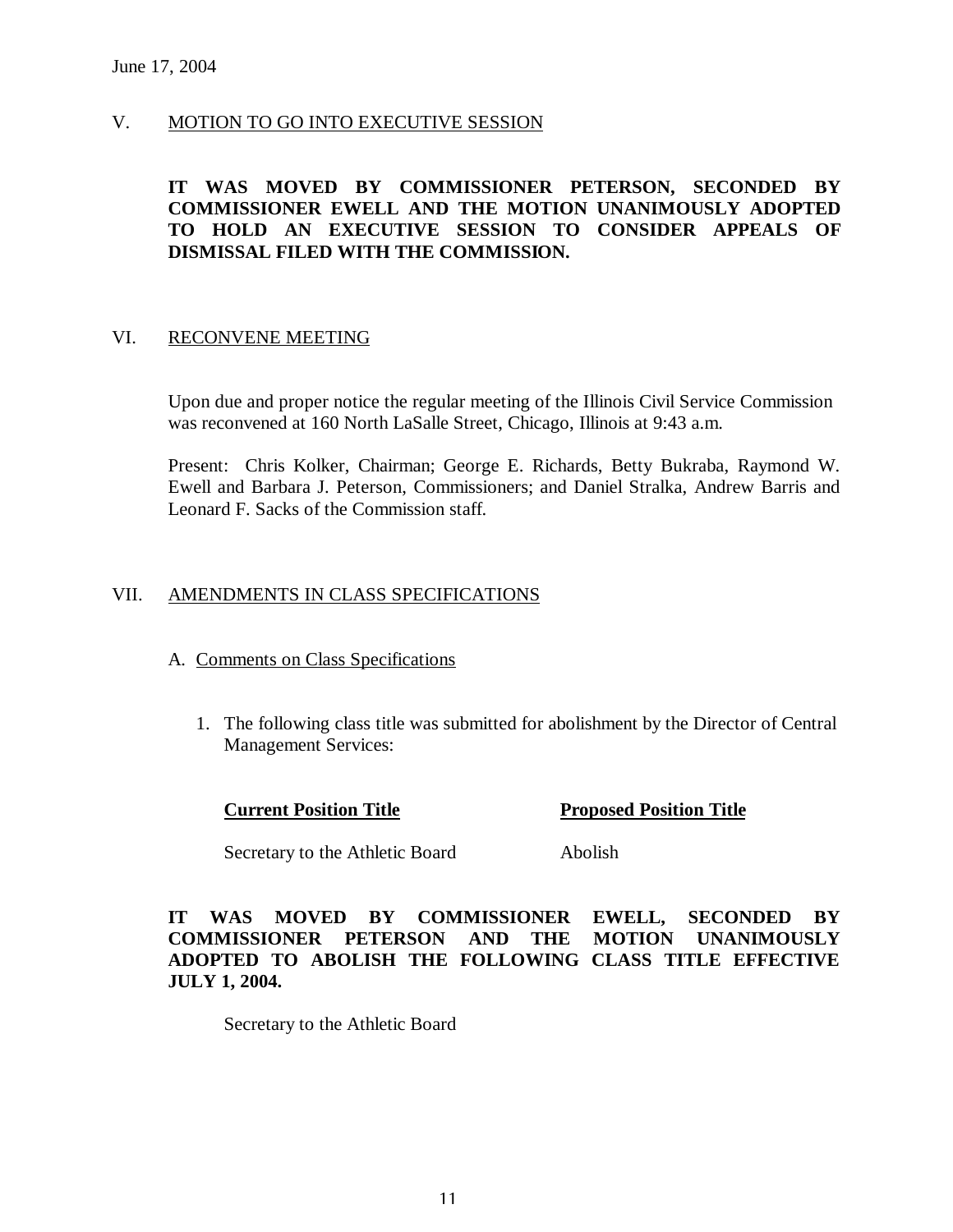2. The following class titles were submitted for revision by the Director of Central Management Services:

| <b>Current Position Title</b>    | <b>Proposed Position Title</b>   |  |
|----------------------------------|----------------------------------|--|
| Site Assistant Superintendent I  | Site Assistant Superintendent I  |  |
| Site Assistant Superintendent II | Site Assistant Superintendent II |  |

## **IT WAS MOVED BY COMMISSIONER PETERSON, SECONDED BY COMMISSIONER EWELL AND THE MOTION UNANIMOUSLY ADOPTED TO REVISE THE FOLLOWING CLASS TITLES EFFECTIVE JULY 1, 2004.**

Site Assistant Superintendent I Site Assistant Superintendent II

3. The following class title was submitted for revision by the Director of Central Management Services:

**Current Position Title 19 Proposed Position Title** 

Educator Aide Educator Aide

# **IT WAS MOVED BY COMMISSIONER RICHARDS, SECONDED BY COMMISSIONER EWELL AND THE MOTION UNANIMOUSLY ADOPTED TO REVISE THE FOLLOWING CLASS TITLE EFFECTIVE JULY 1, 2004.**

Educator Aide

4. The following class titles were submitted for revision by the Director of Central Management Services:

| <b>Current Position Title</b>          | <b>Proposed Position Title</b>         |
|----------------------------------------|----------------------------------------|
| <b>Residential Services Supervisor</b> | <b>Residential Services Supervisor</b> |
| <b>Internal Auditor Trainee</b>        | <b>Internal Auditor Trainee</b>        |
| Liability Claims Adjuster Trainee      | Liability Claims Adjuster Trainee      |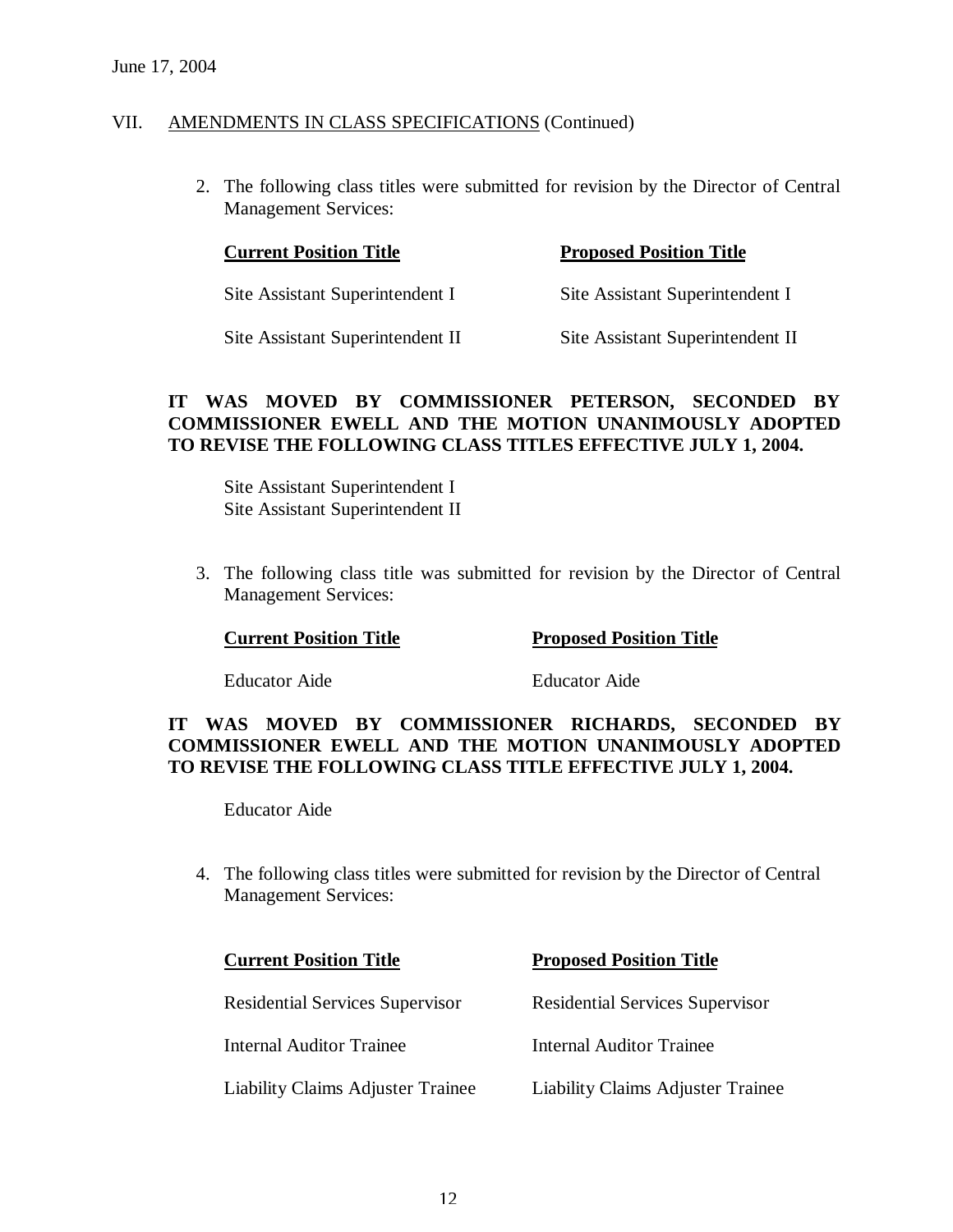| Accounting & Fiscal<br><b>Administration Career Trainee</b> | Accounting & Fiscal<br><b>Administration Career Trainee</b> |
|-------------------------------------------------------------|-------------------------------------------------------------|
| <b>Activity Therapist</b>                                   | <b>Activity Therapist</b>                                   |
| Chemist I                                                   | Chemist I                                                   |
| <b>Child Protection Associate</b><br>Specialist             | <b>Child Protection Associate</b><br>Specialist             |
| Child Welfare Associate Specialist                          | Child Welfare Associate Specialist                          |
| Child Welfare Specialist                                    | Child Welfare Specialist                                    |
| <b>Corrections Medical Technician</b>                       | <b>Corrections Medical Technician</b>                       |
| <b>Corrections Nurse I</b>                                  | <b>Corrections Nurse I</b>                                  |
| Dietitian                                                   | Dietitian                                                   |
| Disability Claims Adjudicator I                             | Disability Claims Adjudicator I                             |
| <b>Environmental Protection</b><br>Engineer I               | <b>Environmental Protection</b><br>Engineer I               |
| <b>Financial Institutions Examiner</b><br>Trainee           | <b>Financial Institutions Examiner</b><br>Trainee           |
| <b>Habilitation Program Coordinator</b>                     | <b>Habilitation Program Coordinator</b>                     |
| <b>Information Services Intern</b>                          | <b>Information Services Intern</b>                          |
| <b>Licensed Practical Nurse I</b>                           | <b>Licensed Practical Nurse I</b>                           |
| <b>Licensed Practical Nurse II</b>                          | <b>Licensed Practical Nurse II</b>                          |
| Life Sciences Career Trainee                                | Life Sciences Career Trainee                                |
| <b>Pharmacist Technician</b>                                | <b>Pharmacist Technician</b>                                |
| Psychologist I                                              | Psychologist I                                              |
| Psychologist II                                             | Psychologist II                                             |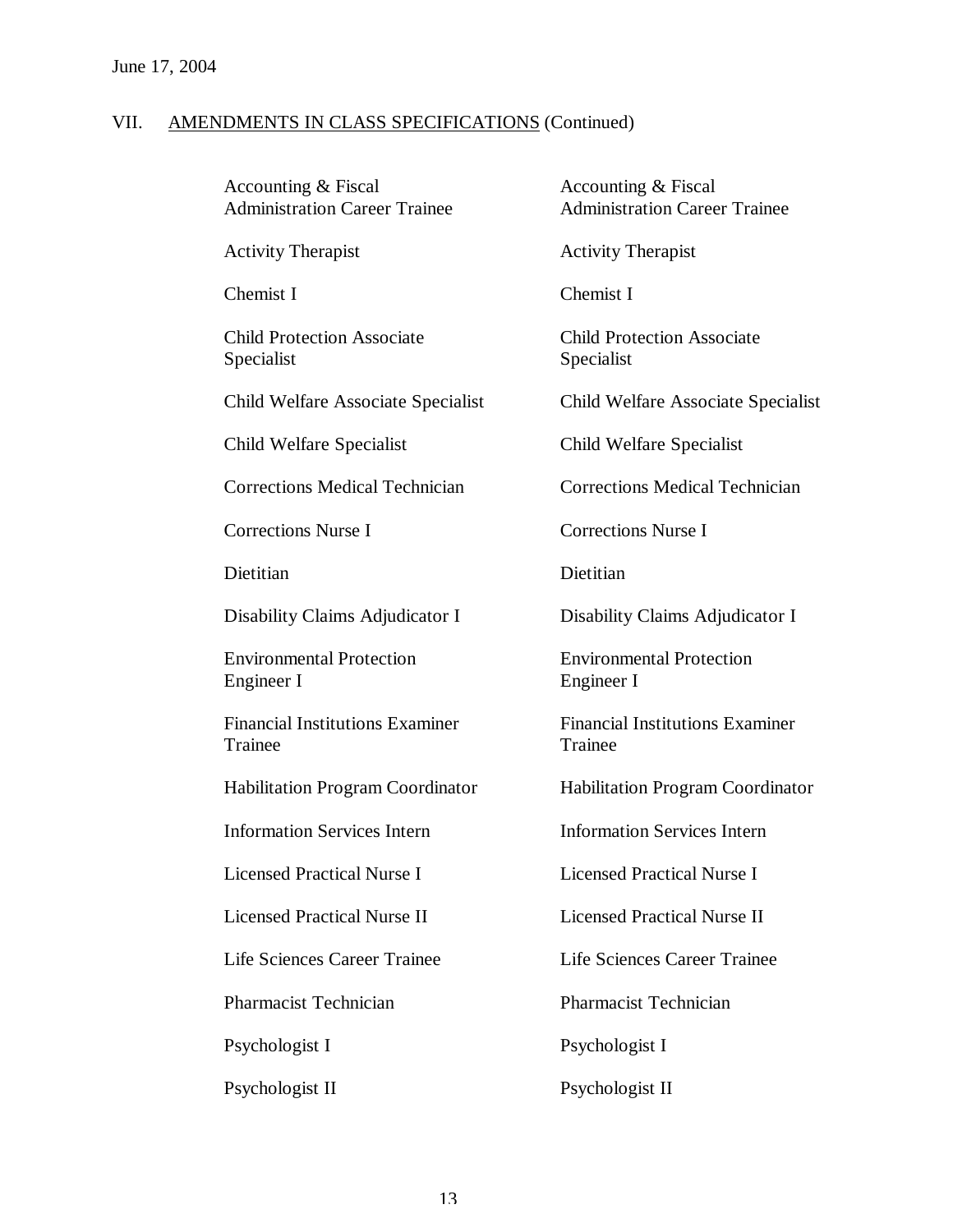| <b>Registered Nurse I</b>                   | <b>Registered Nurse I</b>                   |
|---------------------------------------------|---------------------------------------------|
| <b>Rehabilitation Counselor Trainee</b>     | <b>Rehabilitation Counselor Trainee</b>     |
| <b>Revenue Auditor Trainee</b>              | <b>Revenue Auditor Trainee</b>              |
| Social Worker I                             | Social Worker I                             |
| Social Worker II                            | Social Worker II                            |
| Veterans' Nursing Assistant<br>Certified    | Veterans' Nursing Assistant-<br>Certified   |
| Laboratory Associate I                      | Laboratory Associate I                      |
| <b>Security Officer</b>                     | <b>Security Officer</b>                     |
| Site Technician I                           | Site Technician I                           |
| <b>Information Services</b><br>Specialist I | <b>Information Services</b><br>Specialist I |

# **IT WAS MOVED BY COMMISSIONER EWELL, SECONDED BY COMMISSIONER RICHARDS AND THE MOTION UNANIMOUSLY ADOPTED TO REVISE THE FOLLOWING CLASS TITLES EFFECTIVE JULY 1, 2004.**

#### **Current Position Title**

Residential Services Supervisor Internal Auditor Trainee Liability Claims Adjuster Trainee Accounting & Fiscal Administration Career Trainee Activity Therapist Chemist I Child Protection Associate Specialist Child Welfare Associate Specialist Child Welfare Specialist Corrections Medical Technician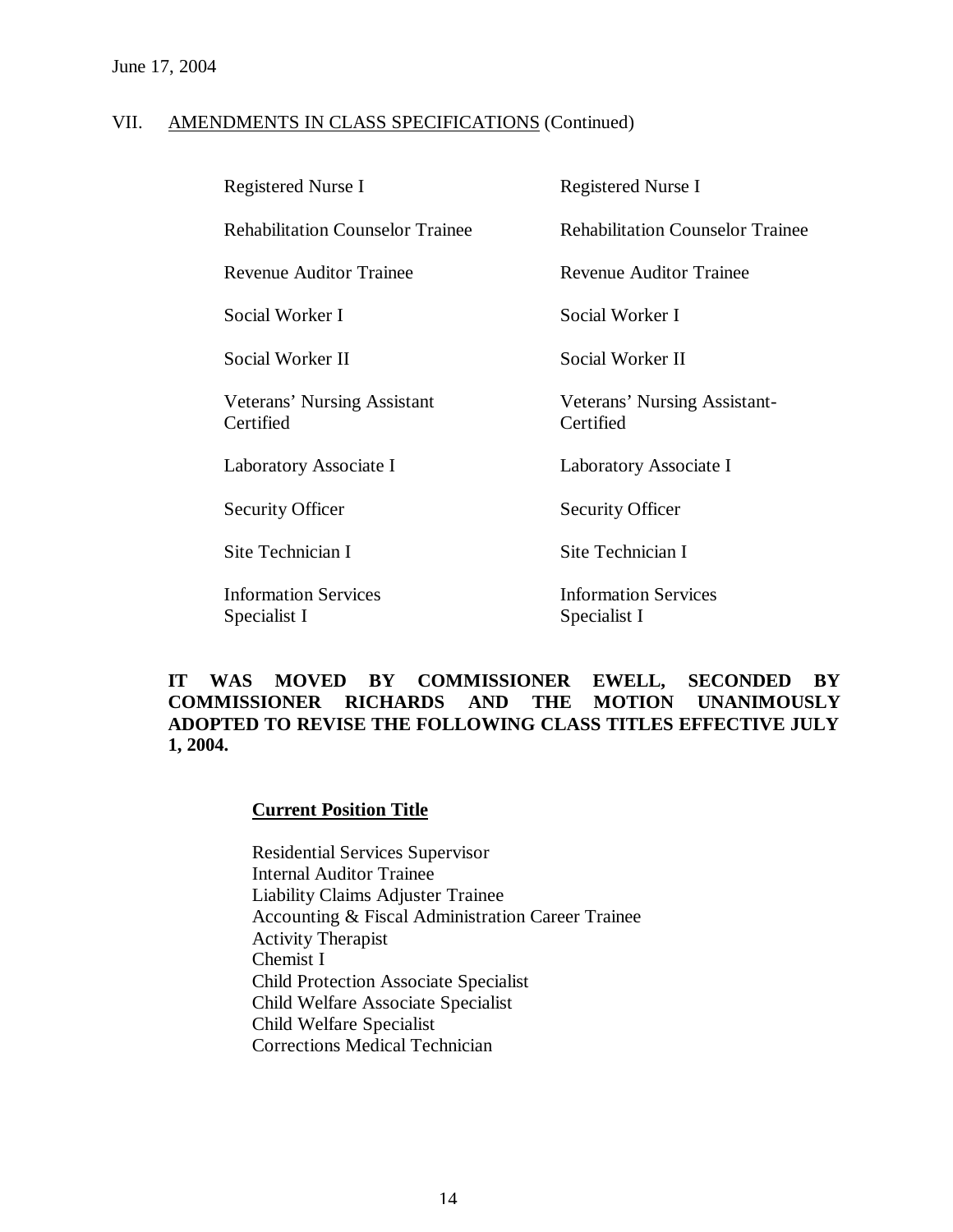Corrections Nurse I **Dietitian** Disability Claims Adjudicator I Environmental Protection Engineer I Financial Institutions Examiner Trainee Habilitation Program Coordinator Information Services Intern Licensed Practical Nurse I Licensed Practical Nurse II Life Sciences Career Trainee Pharmacist Technician Psychologist I Psychologist II Registered Nurse I Rehabilitation Counselor Trainee Revenue Auditor Trainee Social Worker I Social Worker II Veterans' Nursing Assistant Certified Laboratory Associate I Security Officer Site Technician I Information Services Specialist I

**IT WAS MOVED BY COMMISSIONER RICHARDS, SECONDED BY COMMISSIONER BUKRABA, AND THE MOTION UNANIMOUSLY ADOPTED TO DISAPPROVE ANY CLASS SPECIFICATIONS RECEIVED BY THE COMMISSION STAFF NOT CONTAINED IN THIS REPORT TO ALLOW ADEQUATE STUDY.**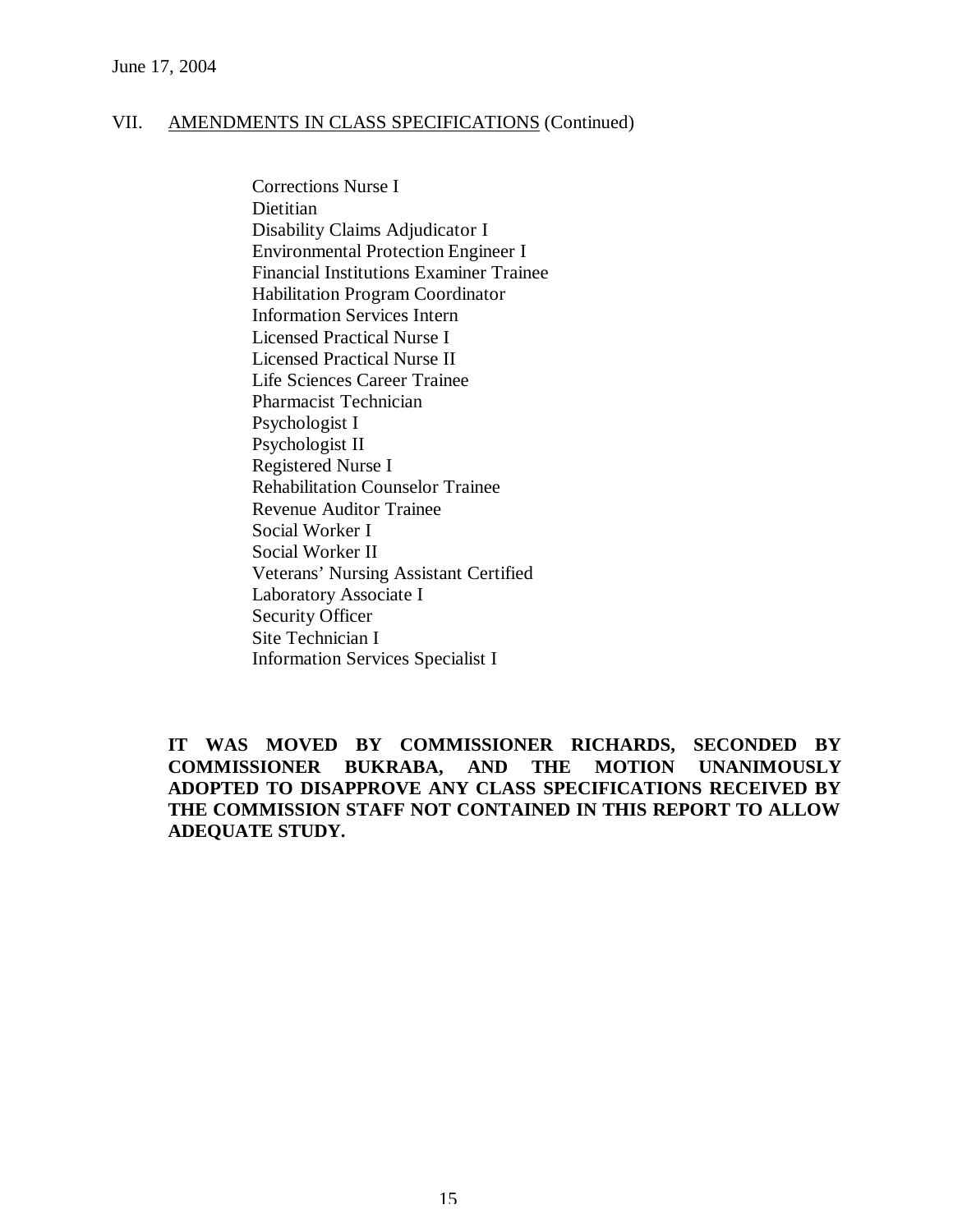#### VIII. NON-MERIT APPOINTMENT REPORT

The Personnel Code permits non-merit appointments for a limited period of time, i.e., emergency appointments shall not exceed 60 days and shall not be renewed, and positions shall not be filled on a temporary or provisional basis for more than six months out of any twelve-month period. Consecutive non-merit appointments are not violative of the Code, however, they do present a possible evasion of merit principles and should be monitored. Set forth below is the number of consecutive non-merit appointments made by each department. These statistics are from the Department of Central Management Services consecutive non-merit report as of May 31, 2004.

|                                    | 4/30/04 | 5/31/04 |
|------------------------------------|---------|---------|
| Agriculture                        |         | 10      |
| <b>Central Management Services</b> | 13      | 14      |
| Children & Family Services         |         |         |
| Comm. & Econ. Opportunity          | 2       |         |
| <b>Emergency Management Agency</b> |         |         |
| <b>Environmental Protection</b>    | 2       | 2       |
| <b>Historic Preservation</b>       | 3       | 21      |
| Human Rights.                      |         |         |
| <b>Natural Resources</b>           | 30      | 38      |
| Public Aid                         | 5       |         |
| Revenue                            | 3       |         |
| <b>State Retirement Systems</b>    |         |         |
| Transportation                     |         |         |
| <b>Veterans Affairs</b>            |         |         |
| Totals                             | 64      | 96      |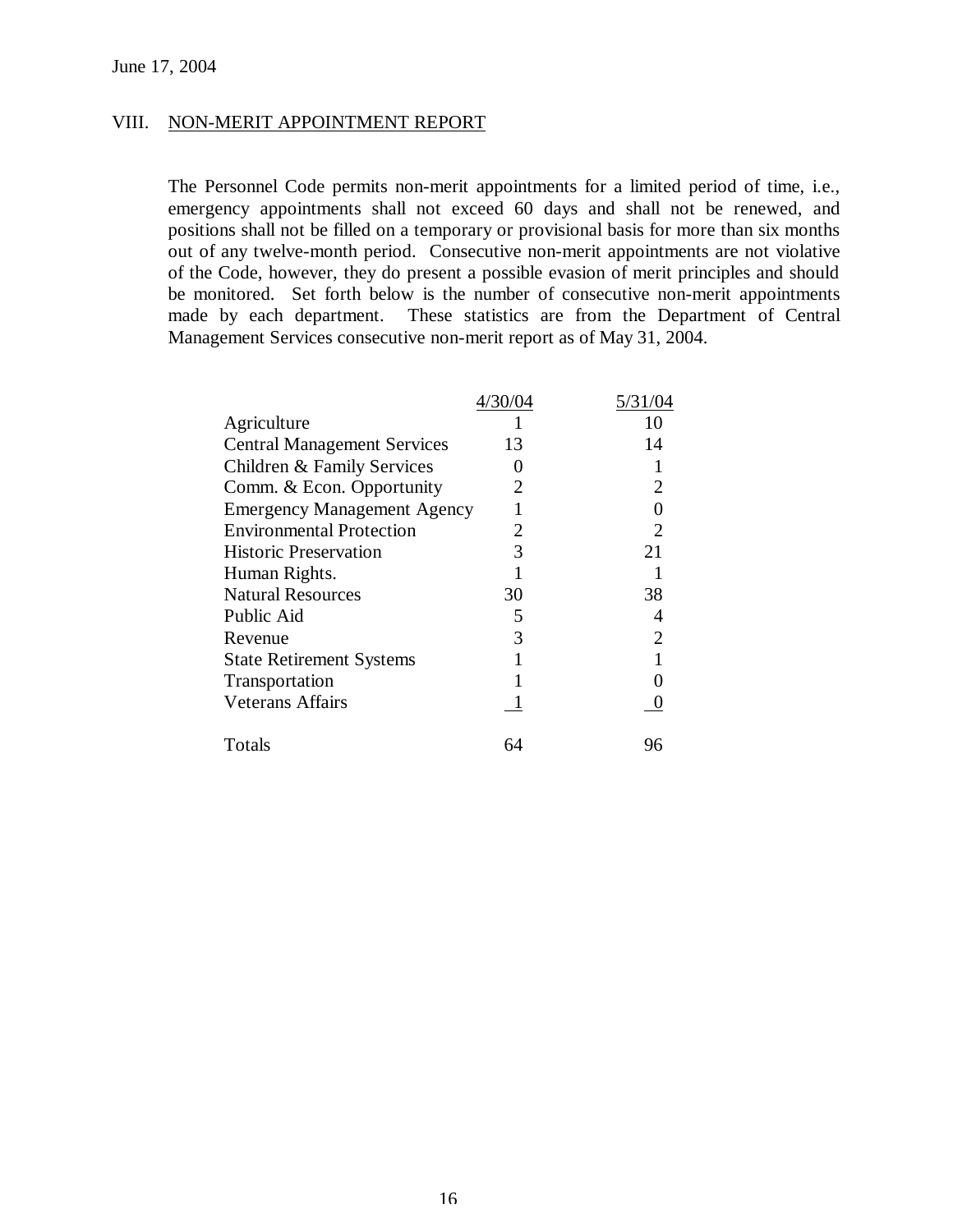# IX. APPEALS TERMINATED WITHOUT DECISION

# ?? **RULE VIOLATION**

#### **DA-79-04**

| Respondent | <b>Ronald Matrisciano</b>     | <b>Appeal Date</b>   | 12-29-03           |
|------------|-------------------------------|----------------------|--------------------|
| Agency     | Corrections                   | <b>Decision Date</b> | $4 - 21 - 04$      |
| Charge     | <b>Rule Violation</b>         | ALJ                  | Daniel Stralka     |
| Rule       | <b>Violation of Personnel</b> | Recommended          | Appeal Upheld; ALJ |
| Violation  | Code and Rules with           | Decision             | found that a rule  |
|            | respect to filling            |                      | violation had been |
|            | vacancies within              |                      | committed.         |
|            | agency.                       |                      |                    |

**IT WAS MOVED BY COMMISSIONER PETERSON, SECONDED BY COMMISSIONER RICHARDS AND BY ROLL CALL VOTE THE MOTION UNANIMOUSLY ADOPTED TO AFFIRM THE STAFF RECOMMENDATION THAT THE APPEAL OF THE RESPONDENT BE UPHELD.** 

#### ?? **DISMISSAL**

#### **DA-93-03**

| Respondent | Ronald PuFundt, Jr.    | <b>Appeal Date</b>   | $4 - 7 - 03$           |
|------------|------------------------|----------------------|------------------------|
| Agency     | <b>DCEO</b>            | <b>Decision Date</b> | 5/17/04                |
| Type of    | Discharge              | <b>ALJ</b>           | Daniel Stralka         |
| Appeal     |                        |                      |                        |
| Change(s)  | Falsification and      | Recommendation       | Settlement and Release |
|            | Misrepresentation of   |                      | Received by CSC        |
|            | Documents in order to  |                      | 5/17/04; Appeal        |
|            | Restart and Improperly |                      | Dismissed.             |
|            | Lengthen Term Appt.    |                      |                        |

**IT WAS MOVED BY COMMISSIONER RICHARDS, SECONDED BY COMMISSIONER EWELL AND BY ROLL CALL VOTE THE MOTION UNANIMOUSLY ADOPTED TO AFFIRM THE STAFF RECOMMENDATION THAT THE APPEAL OF THE RESPONDENT BE DISMISSED.**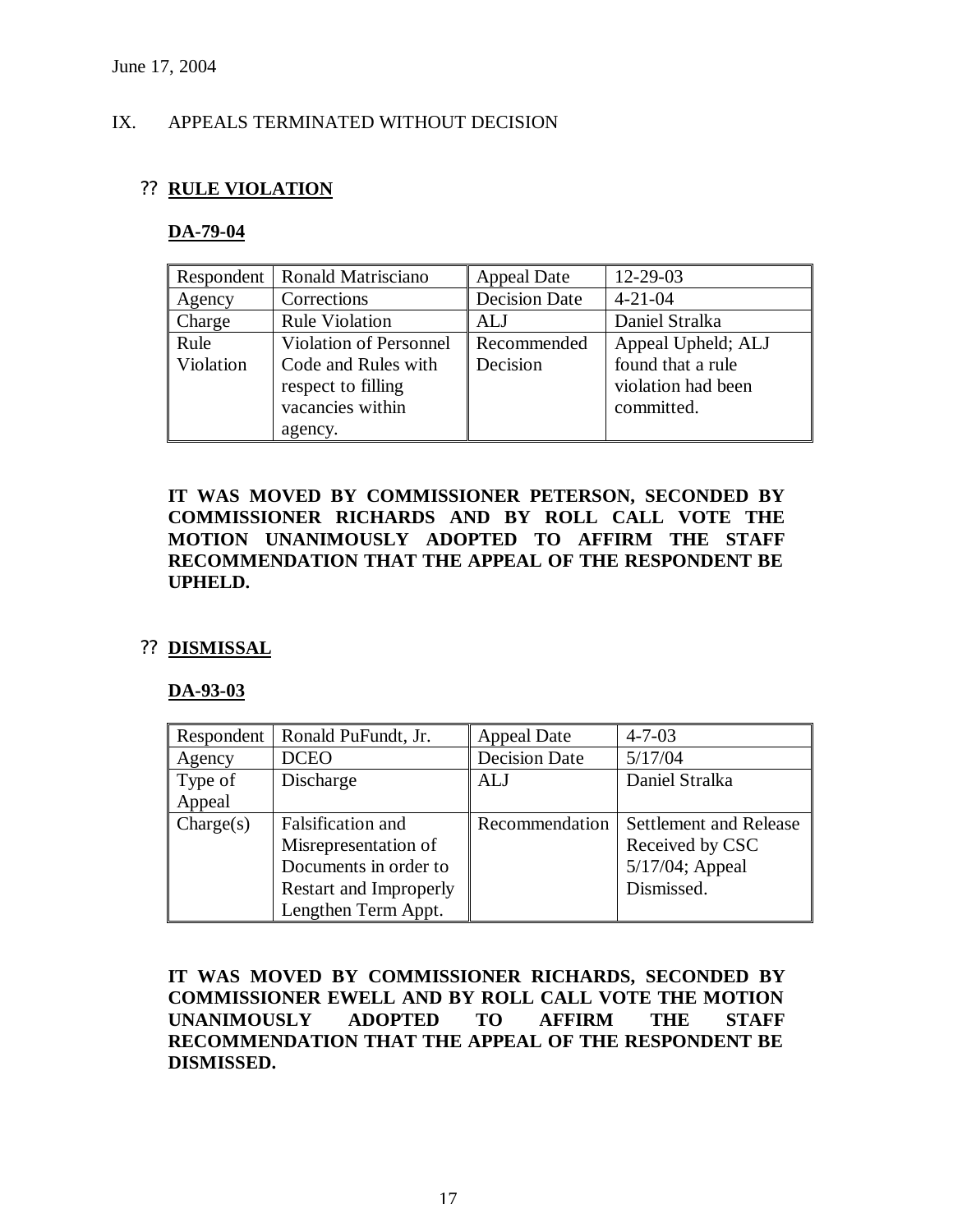# IV. APPEALS TERMINATED WITHOUT DECISION (Continued)

#### IV. EXEMPTIONS UNDER SECTION 4d(3) OF THE PERSONNEL CODE (continued)

#### **DA-89-03**

| Respondent | Linda Williamson       | <b>Appeal Date</b>   | 4/7/03                        |
|------------|------------------------|----------------------|-------------------------------|
| Agency     | <b>DCEO</b>            | <b>Decision Date</b> | 5/17/04                       |
| Type of    | Discharge              | <b>ALJ</b>           | Daniel Stralka                |
| Appeal     |                        |                      |                               |
| Change(s)  | Falsification and      | Recommendation       | <b>Settlement and Release</b> |
|            | Misrepresentation of   |                      | Received by CSC               |
|            | Documents in order to  |                      | 5/17/04; Appeal               |
|            | Restart and Improperly |                      | Dismissed.                    |
|            | Lengthen Term Appt.    |                      |                               |

# **IT WAS MOVED BY COMMISSIONER RICHARDS, SECONDED BY COMMISSIONER EWELL AND BY ROLL CALL VOTE THE MOTION UNANIMOUSLY ADOPTED TO AFFIRM THE STAFF RECOMMENDATION THAT THE APPEAL OF THE RESPONDENT BE DISMISSED.**

#### ?? **DISMISSAL**

#### **DA-67-04**

| Respondent | Louis Betts, III       | <b>Appeal Date</b>   | $10-29-04$           |
|------------|------------------------|----------------------|----------------------|
| Agency     | Corrections            | <b>Decision Date</b> | $5 - 18 - 04$        |
| Type of    | Discharge              | <b>ALJ</b>           | Daniel Stralka       |
| Appeal     |                        |                      |                      |
| Change(s)  | Violation of Standards | Recommendation       | Respondent's Motion  |
|            | of Conduct.            |                      | For Directed Finding |
|            |                        |                      | Granted. Appeal      |
|            |                        |                      | Dismissed.           |

**IT WAS MOVED BY COMMISSIONER EWELL, SECONDED BY COMMISSIONER PETERSON AND BY ROLL CALL VOTE THE MOTION UNANIMOUSLY ADOPTED TO REJECT THE STAFF RECOMMENDATION THAT THE RESPONDENTS' MOTION FOR DIRECTED FINDING BE GRANTED. IT IS THE FINDING AND DECISION OF THE COMMISSION THAT THE HEARING IN THIS MATTER BE REMANDED FOR FURTHER PROCEEDINGS.**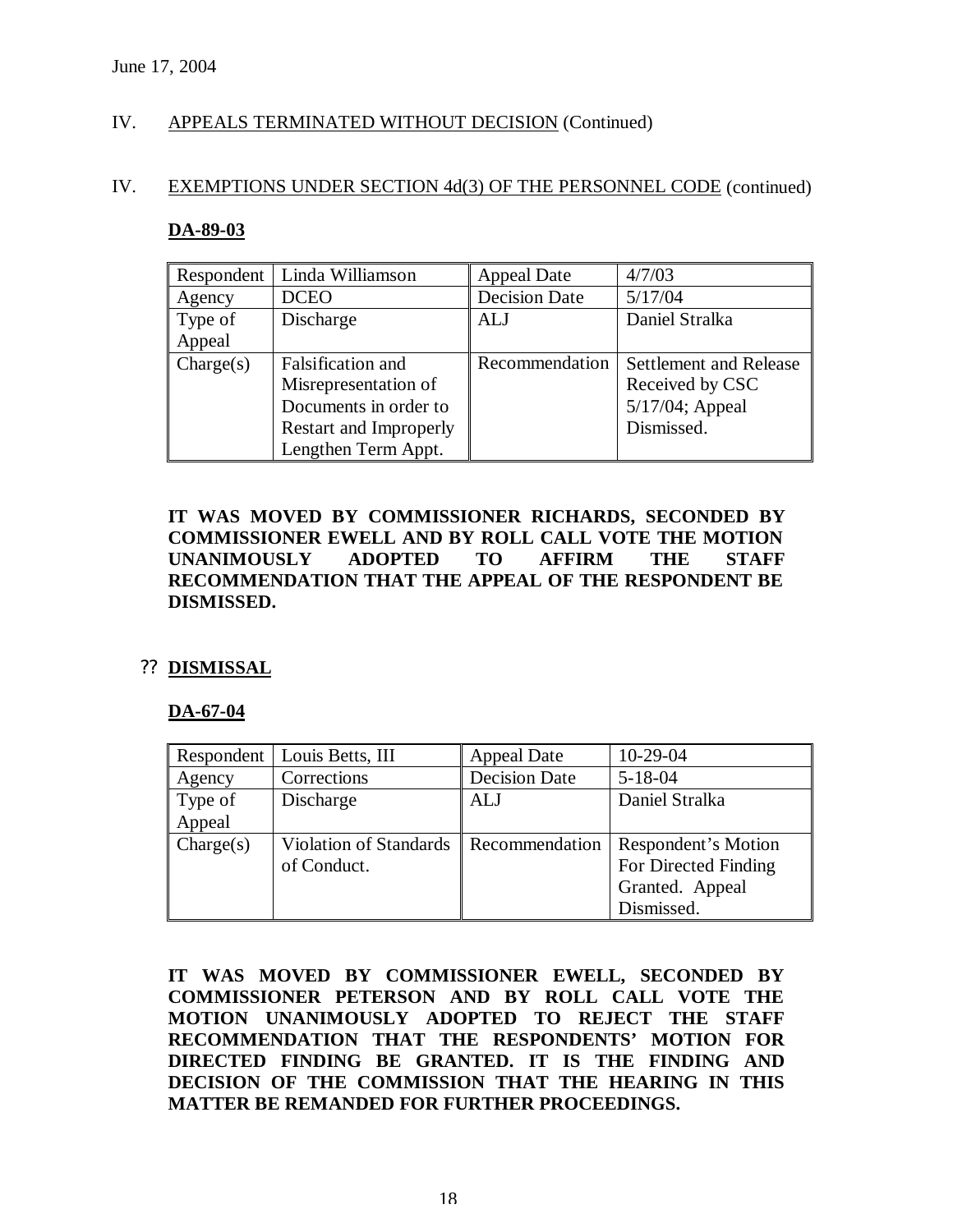# IX. APPEALS TERMINATED WITHOUT DECISION (Continued)

# ?? **LAYOFF**

#### **LA-96-04**

| Petitioner | M. Kathleen Nolan          | <b>Appeal Date</b> | 5/27/04                        |
|------------|----------------------------|--------------------|--------------------------------|
| Agency     | <b>Commerce Commission</b> | Decision Date      | 6/9/04                         |
| Action     | Layoff                     | ALJ                | Daniel Stralka                 |
| Allegation | Violation of Personnel     | Recommended        | Appeal Dismissed as            |
|            | Code and Rules.            | Decision           | <b>Untimely and Petitioner</b> |
|            |                            |                    | Not a Code-Covered             |
|            |                            |                    | Employee.                      |

**IT WAS MOVED BY COMMISSIONER RICHARDS, SECONDED BY COMMISSIONER EWELL AND BY ROLL CALL VOTE, THE MOTION UNANIMOUSLY ADOPTED TO AFFIRM THE RECOMMENDATION OF THE ADMINISTRATIVE LAW JUDGE THAT THE COMMISSION IS WITHOUT JURISDICTION TO CONSIDER THE APPEAL OF THE RESPONDENT M. KATHLEEN NOLAN.**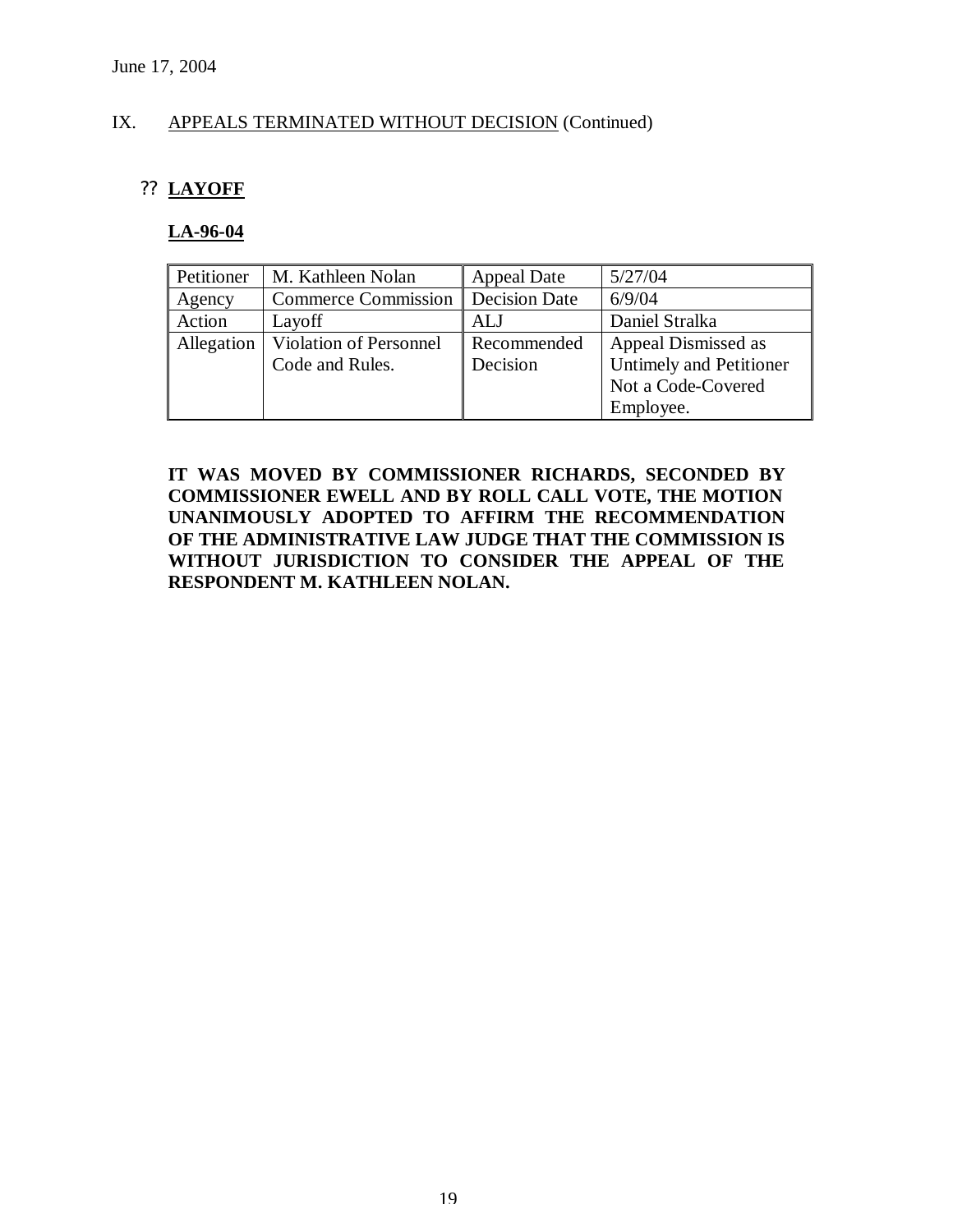#### X. PUBLICLY ANNOUNCED DECISION RESULTING FROM APPEAL

# ?? **DISCHARGE**

#### **DA-90-04**

| Respondent | Kamika J. Washington | <b>Appeal Date</b>   | 4/12/04              |
|------------|----------------------|----------------------|----------------------|
| Agency     | <b>DHS</b>           | <b>Decision Date</b> | 5/25/04              |
| Type of    | Discharge            | ALJ                  | Daniel Stralka       |
| Appeal     |                      |                      |                      |
| Charge     | Absenteeism.         | Recommended          | Appeal dismissed.    |
|            |                      | Decision             | Respondent failed to |
|            |                      |                      | appear at scheduled  |
|            |                      |                      | hearing.             |

**IT WAS MOVED BY COMMISSIONER RICHARDS, SECONDED BY COMMISSIONER BUKRABA AND BY ROLL CALL VOTE, THE MOTION UNANIMOUSLY ADOPTED TO AFFIRM THE STAFF RECOMMENDATION THAT THE APPEAL OF THE RESPONDENT BE DISMISSED AND THAT THE RESPONDENT, KAMIKA J. WASHINGTON, BE DISCHARGED FROM HER EMPLOYMENT WITH THE DEPARTMENT OF HUMAN SERVICES.**

#### XI. STAFF REPORT

- ?? Executive Director Daniel Stralka reported that the new Commission website should be up and running by July 1, 2004.
- ?? Executive Director Daniel Stralka attended the House Appropriations Committee hearing on June 16, 2004. Sandy Guppy has been working with our budget analyst to develop a number of different budgets that will meet the expected 2.25-3% reduction from what was initially submitted.
- ?? We recently completed a space needs survey for CMS in anticipation of the current lease on our Springfield office expiring at the end of this year.
- ?? Executive Director Daniel Stralka made a presentation before the Personnel Managers meeting May 25, 2004 on preparing a successful employee discharge.
- ?? Six new appeals were recently filed with the Commission. It is anticipated that there will be a rush of layoff appeals filed with the Commission as the newspapers have reported a number of agencies are planning layoffs effective June 30, 2004.